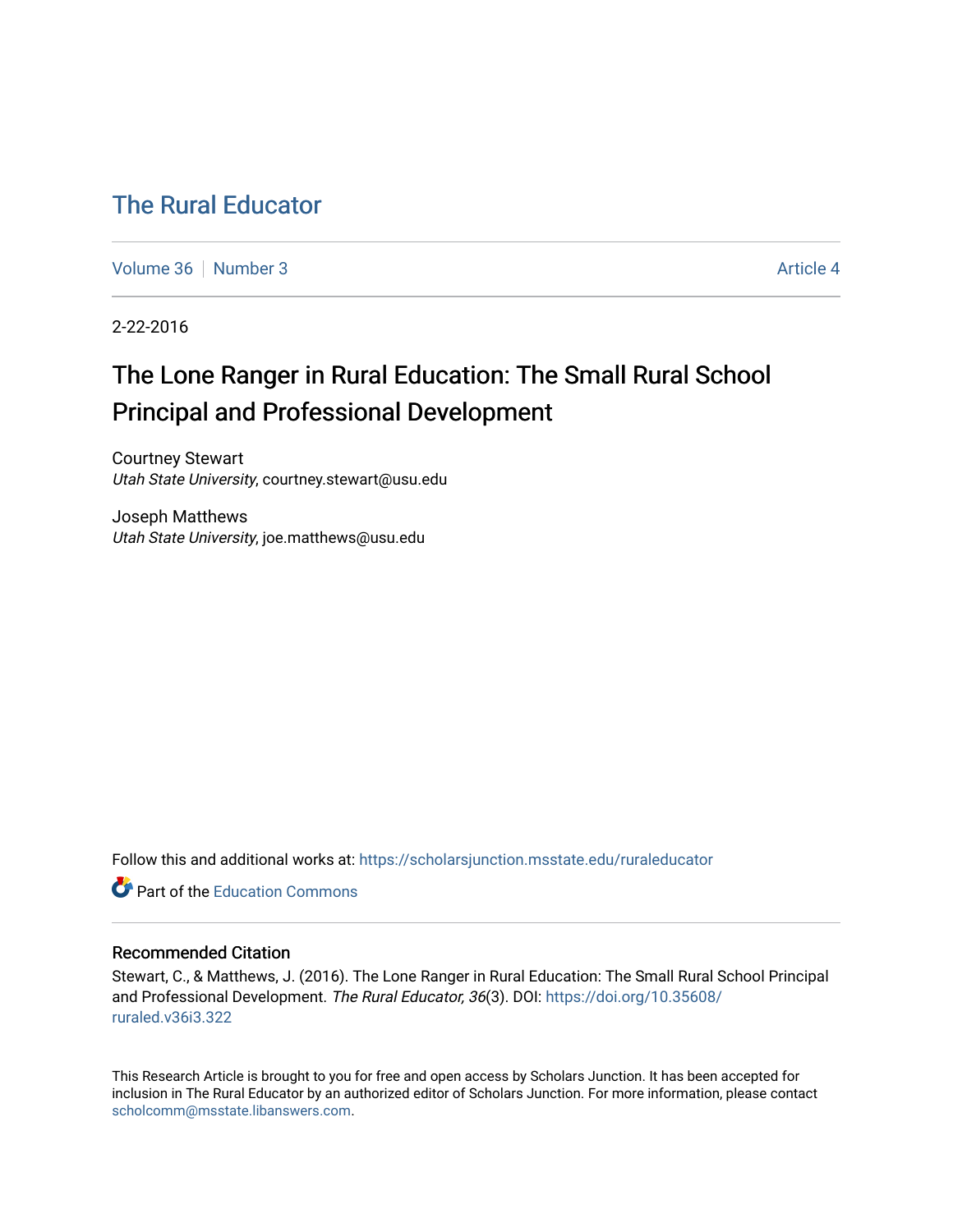## **The Lone Ranger in Rural Education:**

## **The Small Rural School Principal and Professional Development**

**Courtney Stewart**

### **Joseph Matthews**

*Utah State University*

*A pressing need on principals and their demands for personal professional development is improving their performance based on evaluation policy standards. State policy standards dictate how principals evaluate teachers and how they are evaluated. Surveying rural principals we investigated the current understanding of state standards and needs for professional development. Rural districts in Utah are remote and isolated. This research highlighted that within Utah rural schools, small school principals have different needs and practices when compared to medium sized rural school principals. Small school principals reported having spent two hours less in collaborating with and mentoring their teachers than did medium school principals. Small school principals also spent less time collaborating with other principals. Based on these results, we recommend that district and state administrators and policy makers target small school principals to provide the needed professional development to assist them in an already isolated and overloaded position.*

#### **Keywords: rural, small school, principal evaluation, principal professional development**

It has been well established that the role of the principal is essential with student learning. Many studies have established that the quality of a principal and his or her impact on academic success of the school is powerful [\(Hallinger & Heck, 1996;](file:///C:/Users/Shane/Desktop/Rural%20Ed%20Stewart%202015%20-%20Copy(1).docx%23_ENREF_10) [Leithwood, Louis, Anderson, & Wahlstrom, 2004;](file:///C:/Users/Shane/Desktop/Rural%20Ed%20Stewart%202015%20-%20Copy(1).docx%23_ENREF_11) [Nettles & Herrington, 2007;](file:///C:/Users/Shane/Desktop/Rural%20Ed%20Stewart%202015%20-%20Copy(1).docx%23_ENREF_14) [Robinson, Lloyd, &](file:///C:/Users/Shane/Desktop/Rural%20Ed%20Stewart%202015%20-%20Copy(1).docx%23_ENREF_18)  [Rowe, 2008;](file:///C:/Users/Shane/Desktop/Rural%20Ed%20Stewart%202015%20-%20Copy(1).docx%23_ENREF_18) [Sebastian & Allensworth, 2012\)](file:///C:/Users/Shane/Desktop/Rural%20Ed%20Stewart%202015%20-%20Copy(1).docx%23_ENREF_19). Robinson and his colleagues (2008) found that the more a school leader focuses on learning about teaching and student learning, the greater influence he or she had on student outcomes. Specifically, professional learning and development research have increased as evidenced by the numbers of articles dedicated to understanding how principals are receiving professional development [\(Parylo, 2012;](file:///C:/Users/Shane/Desktop/Rural%20Ed%20Stewart%202015%20-%20Copy(1).docx%23_ENREF_15) Spanneut, Tobin, & Ayers, 2012). Driven by national leadership standards, the shift in the role of the principal as an instructional leader also has increased the need to continually develop professionally (Spanneut et al., 2012). Duncan [\(2013\)](file:///C:/Users/Shane/Desktop/Rural%20Ed%20Stewart%202015%20-%20Copy(1).docx%23_ENREF_6) also found that principals at all levels of experience have an increased need for professional development. The most recent pressing need on principals and their demands for personal professional development are improving their performance based on evaluation policy standards.

### **Theoretical Framework**

The national focus on principal evaluation is currently increasing. As teacher evaluations have been adopted in all states, principal evaluation has also emerged as another method to meet current accountability pressures. However, research on principal evaluation is lacking [\(NAESP & NASSP,](file:///C:/Users/Shane/Desktop/Rural%20Ed%20Stewart%202015%20-%20Copy(1).docx%23_ENREF_13)  [2012\)](file:///C:/Users/Shane/Desktop/Rural%20Ed%20Stewart%202015%20-%20Copy(1).docx%23_ENREF_13) and those that do exist have called for improvement in principal evaluations because in the past these evaluations have not focused on current standards, or they have not been implemented systematically across a state system [\(Clifford & Ross,](file:///C:/Users/Shane/Desktop/Rural%20Ed%20Stewart%202015%20-%20Copy(1).docx%23_ENREF_4)  [2012\)](file:///C:/Users/Shane/Desktop/Rural%20Ed%20Stewart%202015%20-%20Copy(1).docx%23_ENREF_4). Studies have also found that attempts to evaluate principal effectiveness based on student performance or other management areas should not be used to make judgments as to principal quality [\(Fuller & Hollingworth, 2014;](file:///C:/Users/Shane/Desktop/Rural%20Ed%20Stewart%202015%20-%20Copy(1).docx%23_ENREF_8) [Goldring, Cravens,](file:///C:/Users/Shane/Desktop/Rural%20Ed%20Stewart%202015%20-%20Copy(1).docx%23_ENREF_9)  [Murphy, Porter, Elliott, & Carson, 2009\)](file:///C:/Users/Shane/Desktop/Rural%20Ed%20Stewart%202015%20-%20Copy(1).docx%23_ENREF_9). With the dearth in literature on principal evaluation, some researchers [\(Davis, Kearney, Sanders, Thomas, &](file:///C:/Users/Shane/Desktop/Rural%20Ed%20Stewart%202015%20-%20Copy(1).docx%23_ENREF_5)  [Leon, 2011\)](file:///C:/Users/Shane/Desktop/Rural%20Ed%20Stewart%202015%20-%20Copy(1).docx%23_ENREF_5) have raised the question as to whether there is an impact from evaluation systems on the hopeful improvement of school goals and student growth. There is some research suggesting changes in the way principals should be evaluated. Sun and Youngs [\(2009\)](file:///C:/Users/Shane/Desktop/Rural%20Ed%20Stewart%202015%20-%20Copy(1).docx%23_ENREF_22) found that principals would be more active in learner centered leadership practices when the evaluation included professional development. Sun and colleagues [\(2012\)](file:///C:/Users/Shane/Desktop/Rural%20Ed%20Stewart%202015%20-%20Copy(1).docx%23_ENREF_23) also found that district evaluations can promote greater instructional leadership.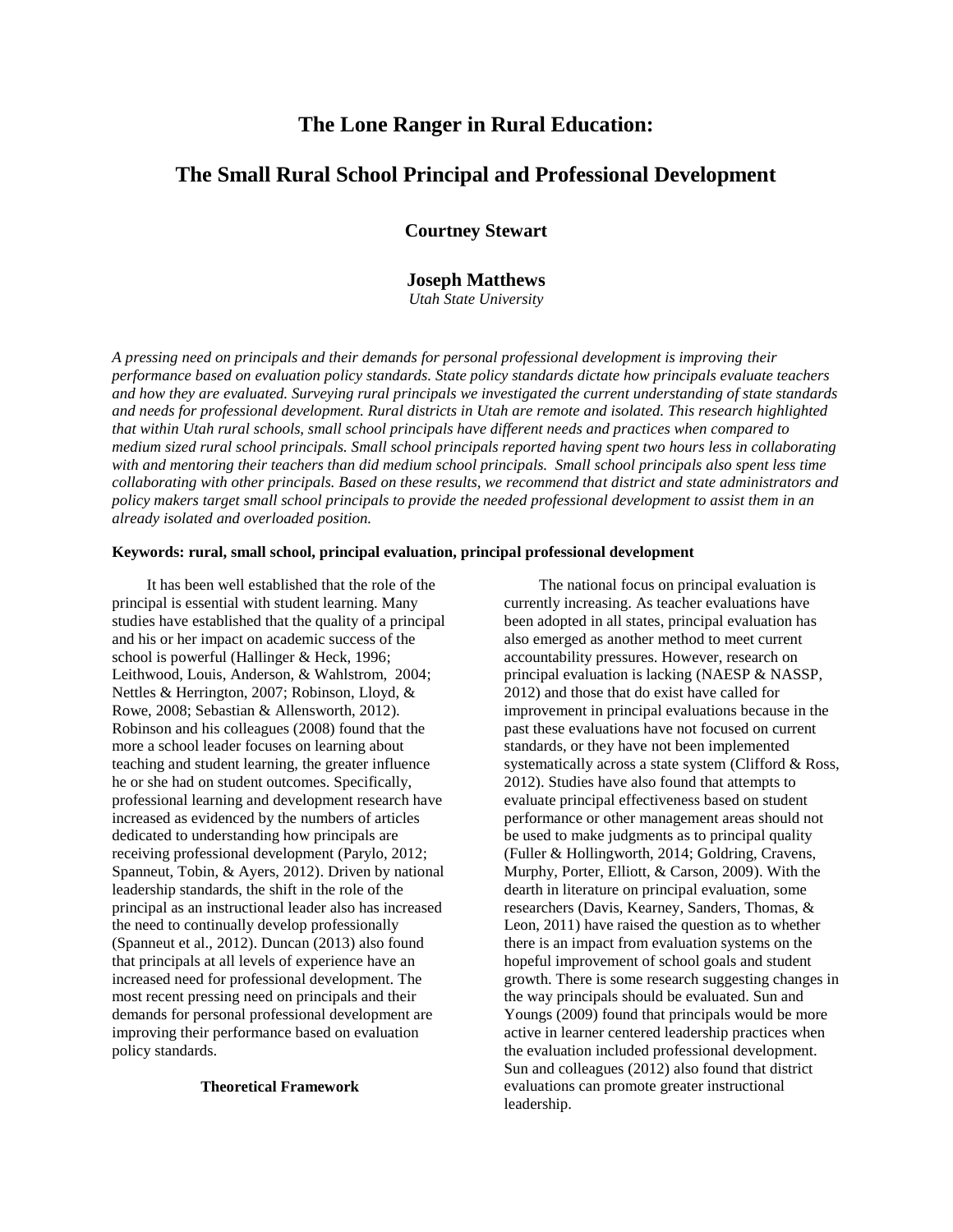In September 2011, the Utah State Board of Education adopted R277-531, which outlined the educator evaluation requirements for all school districts in Utah. Because of that policy, principals are evaluated by the Utah Educational Leadership Standards (UELS). These six standards are based on the national Interstate School Leader Licensure Consortium (ISLLC) six standards. Also from this policy, teachers are evaluated by the Utah Effective Teaching Standards (UETS), which are based on the 10 Interstate Teacher Assessment and Support Consortium (InTASC) standards. Principals in Utah (as in many states) are currently evaluating teachers using UETS and being evaluated by their supervisors using UELS. With any systemic change and added pressure of evaluation, principals need to learn what is required by the standards they apply in the evaluation of teachers, and they need to learn what is required by the standards in which they are being evaluated.

These evaluations are even more problematic with rural school principals. Often rural school principals lack any professional development in understanding how to evaluate teachers, which may lead them to evaluate teachers according to their own set of standards. As Erikson, Noonan, and McCall (2012) reported, rural school districts are often lacking in resources and support for professional development opportunities. New mandates requiring principals to be more effective are placing added pressure on an already difficult position as a rural school principal.

#### **Purpose of Study**

The purpose of this study was to examine the perceptions of Utah rural principals about their preparedness in meeting the evaluation policy requirements of the new state teaching and educational leadership standards. Further, we also studied whether differences existed across demographic groups and if principals' knowledge of the standards was sufficient. Additionally, we studied the perceptions of the personal professional development of rural school principals and what needs they have regarding professional development.

#### **Literature Review**

Rural school leaders have challenges that may impede their receiving the needed help in meeting the mandates and other challenges of the position that are put upon them. Preston, Jakubiec, and Kooymans [\(2013\)](file:///C:/Users/Shane/Desktop/Rural%20Ed%20Stewart%202015%20-%20Copy(1).docx%23_ENREF_17) identified these challenges as hiring disadvantages, diverse responsibilities, gender discrimination, and a general lack of professional

development support. [Southworth \(2004\)](file:///C:/Users/Shane/Desktop/Rural%20Ed%20Stewart%202015%20-%20Copy(1).docx%23_ENREF_20) found that rural principals, especially in small schools, when compared to medium and large schools, were more isolated from resources, other principals, and leadership programs. Preston et al. (2013) found in their comprehensive literature review that problems of funding, travel access to professional development, infrastructure, financial ability to create budgets, and facing accountability measures on their own were pervasive struggles for rural principals. Aside from the school functions themselves, principals in rural areas also face being highly visible within a small community that is culturally attached and tied to similar members living in the area.

Rural school districts are particularly at risk for not having adequate funding to provide strong professional development. Because of budget short falls, rural school districts are challenged to develop instructional leadership skills for school principals. According to a recent Rural Low Income Schools (RLIS) report, "Rural school districts with high rates of low-income students also tend to have a reduced property tax base, which is critical to local district funding" (U.S. Department of Education[, 2010\)](file:///C:/Users/Shane/Desktop/Rural%20Ed%20Stewart%202015%20-%20Copy(1).docx%23_ENREF_7). In our study, core testing achievement scores for lowincome and underserved populations in the State of Utah are significantly below those of other populations (USOE, 2009).

As in many states, the current expectations from the Utah State Office of Education (USOE) are that school leaders must be able to provide strong instructional leadership that is capable of meeting the policy standards that are dictated in Utah house bill R277-531. Professional development for principals to improve teaching and learning through instructional leadership is important for meeting these challenges [\(Levine & Lezotte, 2001\)](file:///C:/Users/Shane/Desktop/Rural%20Ed%20Stewart%202015%20-%20Copy(1).docx%23_ENREF_12). Principals will only be able to provide leadership for improving teaching and learning if they themselves receive this relevant training [\(Wood, Finch, & Mirecki, 2013\)](file:///C:/Users/Shane/Desktop/Rural%20Ed%20Stewart%202015%20-%20Copy(1).docx%23_ENREF_25).

According to the U.S. Census Bureau (2010), 80% of the United States' inhabitants live in suburban and urban areas, and metropolitan areas occupy only 2% of the country. Rural areas occupy the remaining 98%. The principals that this study targeted were in Utah and were outside the main corridor of Utah's populated Wasatch Front, and were not located in the cities from Provo to Ogden, nor were they located in Salt Lake City. In Utah, urban school districts comprise approximately 80% of total school populations and are highly concentrated in an area that has the 7th highest density population area in the nation along an urban corridor approximately 100 miles long. Roughly 80% of Utah's population lies in this corridor. Within this corridor are a number of resources available to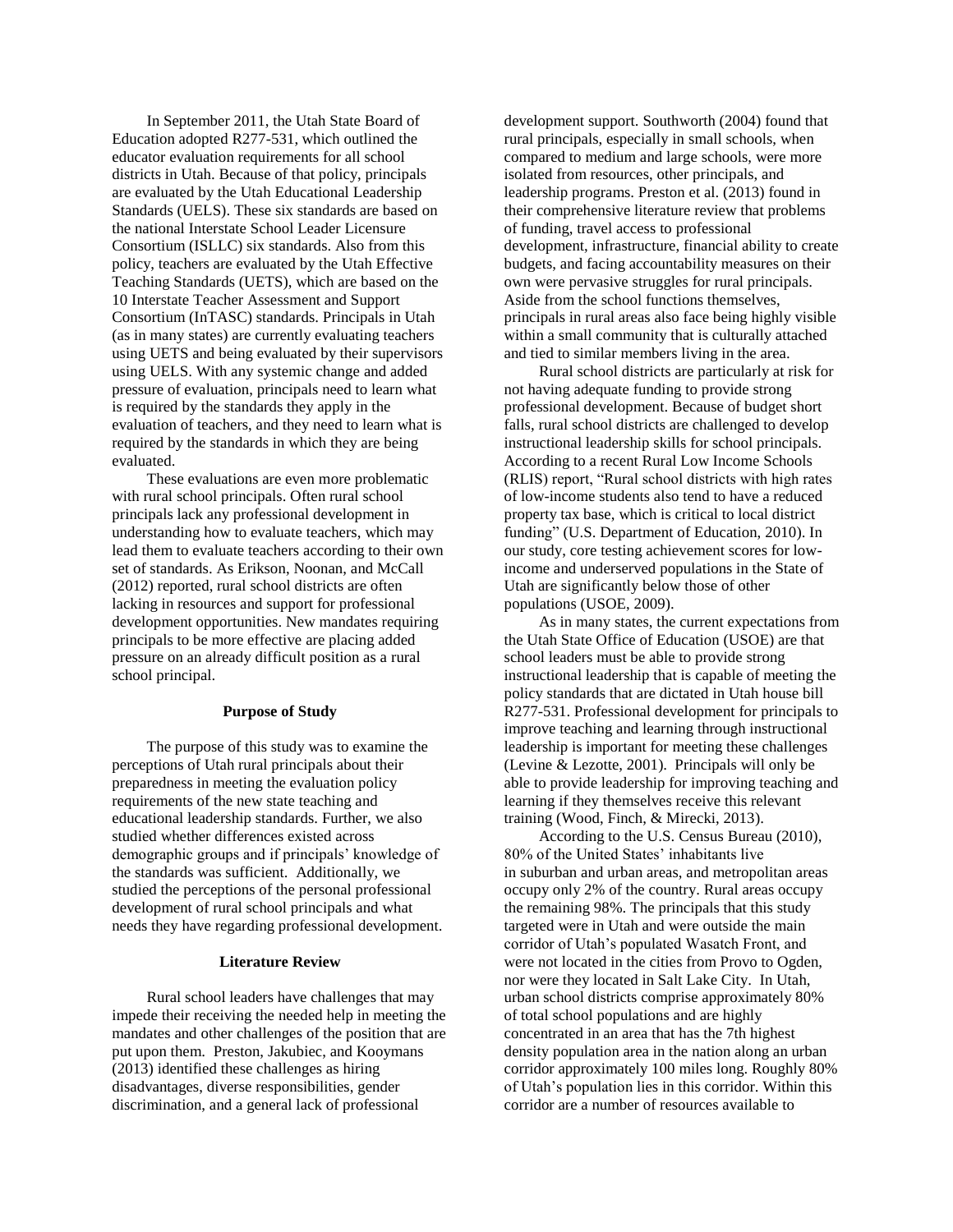principals, including large districts, collaboration with colleagues, and public and private universities for professional help. Rural districts in Utah are remote, isolated, and widely dispersed geographically, leaving rural districts at a great disadvantage because of limited resources for leadership development.

#### **Methodology**

For this study, we utilized a survey research methodology with principals to investigate their current understanding of state standards and challenges and to study their needs with professional development. We recruited participants through emails to rural school principals, which asked them to participate in an online survey.

#### **Participants**

In order to identify the target population of rural school principals, we utilized the following four criteria:

- 1. Necessary Existing Small Schools (NESS).
- 2. Student population density with less than 10 students per mile within the district.
- 3. Distance greater than 40 miles from a city of 50,000 population.
- 4. A designated state licensed school principal existed in the school.

NESS (Utah Code R277-445) schools are identified as rural schools in Utah that meet the criteria for receiving additional funds that support the schools' operational expenses. Schools that meet the classification receive supplementary state funds in addition to their regular operating monies. The requirements to be a NESS are based on average daily membership (ADM) and distance of travel by students to the school.

In this study, student density was defined as the district ADM per square mile of the district boundary. Student population density has been used by the Land Policy Institute (LPI) to measure population change. The LPI identified a student population density of less than 10 students as the most remote and rural areas. We similarly included any school that had a population density of less than 10 students per square mile.

Although many national organizations define rural differently, The Office of Management and

Budget and Census Bureau (USDA, 2014) defines rural areas that are not identified as Metropolitan Statistics Areas (MSA) with cities of 50,000 or more people. The National Center for Educational Statistics (NCES) (2006) supplements this definition by including rural areas with a distance greater than 45 miles from cities of 50,000 people. We selected any rural school that was 40 miles from a city of 50,000 or less.

The final requirement in identifying our population was that the schools selected needed to have a designated state licensed school principal. Because we were interested in studying principal professional development practices with evaluation and knowledge of standards, we needed a licensed principal, as opposed to a teacher leader or head teacher.

The result from the four criteria identified 149 principals as our target population. NESS criteria provided 92 principals and by including criteria 2-4 we added 57 principals.

### **Data collection**

We created an electronic survey and piloted it with principals before distribution to the selected rural school principals identified in the above criteria. The survey was a self-perception based survey that included 19 demographic questions and 14 scaled response questions. The scaled response questions had two sections, a section on the UET and UEL standards (See Table 1 for the UET and UEL standards) and a section on professional development. The final three questions were openended, asking the principal to rank their challenges and their needs as rural principals. After distributing the 36-item survey through email, 71 principals responded (48%).

For purposes of data analysis, individuals were separated into the following demographic groups: gender, years as an administrator (early 1-7, mid 8- 29), age (early 32-49, mid 50-70), enrollment (small 15-350, mid 351-110), and year in current position (early 1-5, mid 6-30). Other than gender, we divided the groups in an attempt to have equal numbers among the groups. The data analysis was descriptive in nature and utilized Statistical Program for Social Sciences (SPSS). We used independent and paired Ttests in order to compare significance among the calculated means of each identified group.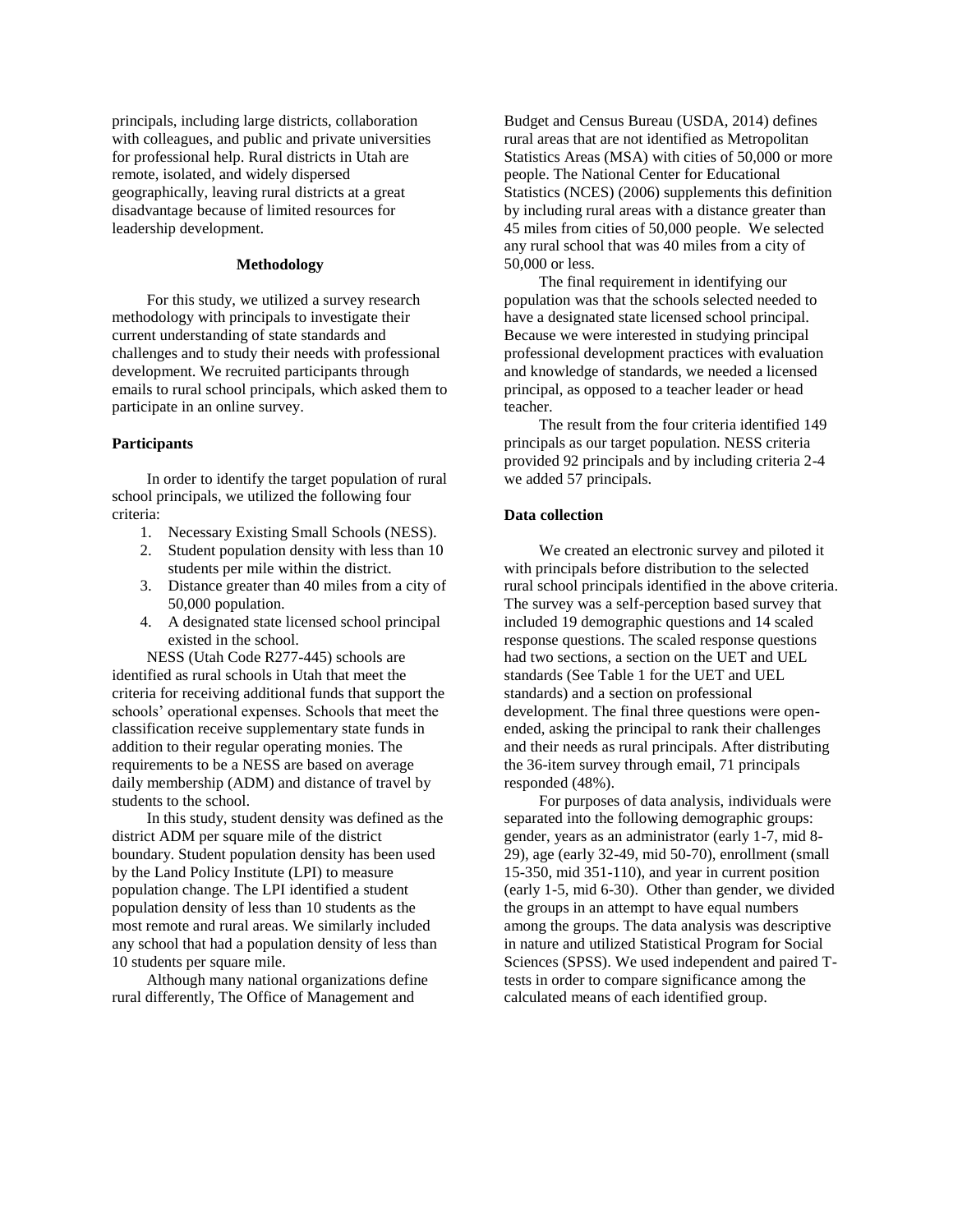Table 1

| Utah Standards for Teaching and Leadership |  |  |  |  |
|--------------------------------------------|--|--|--|--|
|                                            |  |  |  |  |

UET Standards UEL Standards Standard 1: Learner Development Standard 1: Visionary Leadership Standard 2: Learning Differences Standard 2: Teaching and Learning Standard 3: Learning Environments Standard 3: Management for Learning Standard 4: Content Knowledge Standard 4: Community Collaboration Standard 5: Assessment Standard 5: Ethical Leadership Standard 6: Instructional Planning Standard 6: System Leadership Standard 7: Instructional Strategies Standard 8: Reflection and Continuous Growth Standard 9: Leadership and Collaboration Standard 10: Professional and Ethical Behavior

#### **Findings**

The responding principals were predominantly male (62%), white (100%), and middle aged (mean  $=$ 49 yrs), although ages ranged from 32-70 years. The principals had been fairly stable in their current position (mean  $= 7$  yrs), in education (mean  $= 23$ yrs), and as an administrator (mean = 9.6 yrs). Ninety percent of the principals also lived within the communities where they were employed. Many were also raised in rural communities (65%) and even attended the school where they were currently employed (23%). The school in which these principals worked varied in size with enrollments from 15 to 1100 students, with a mean of 386 students.

#### **UET and UEL Standards**

#### Table 2

|              |                                 | <b>UET</b>  | <b>UEL</b>  |
|--------------|---------------------------------|-------------|-------------|
| Group        | Number                          | Familiarity | Familiarity |
| $A11*$       | $(n=71)$                        | 4.09        | 3.48        |
| Gender*      | Female $(n=25)$ / Male $n=43$ ) | 4.40 / 3.90 | 3.70 / 3.36 |
| Yrs. Admin   | Early $(n=27)$ / Mid $(n=39)$   | 4.21/4.00   | 3.41 / 3.59 |
| Age          | Early $(n=33)$ / Mid $(n=34)$   | 4.15/4.00   | 3.60 / 3.37 |
| Enrollment*  | Small $(n=31)$ / Mid $(n=37)$   | 3.83 / 4.30 | 3.37 / 3.58 |
| Yrs. Current | Early $(n=35)$ / Mid $(n=33)$   | 4.08 / 4.09 | 3.60 / 3.36 |

*UET/ UEL Familiarity by group*

Notes: Likert scale of 1-5 (1- not familiar,  $5$  – very familiar); \*  $p \le 0.01$  level (2 tailed)

Table 3 illustrates how demographic groups rated the standard where they had the greatest proficiency and the greatest need. Overall, each

group was similar in their rating of the proficient and needed UET standards, which was also true with the proficient UEL standard. However, there was much

Table 2 illustrates the familiarity of rural principals with the UET and UEL standards. Overall principals ranked familiarity with UET standards higher than the UEL standards. A paired t-test analysis revealed a statistically significant difference in how all principals rated UET and UEL standard familiarity. Each group was similar on average with other principals in a particular group in that they ranked UET standards by .80 to .46 degree higher than UEL standards. The group with the lowest difference in ranking was indicated with the student Enrollment groups and indication of .46. In comparing the different demographic groups, two group comparisons were statistically significant, Gender and Enrollment.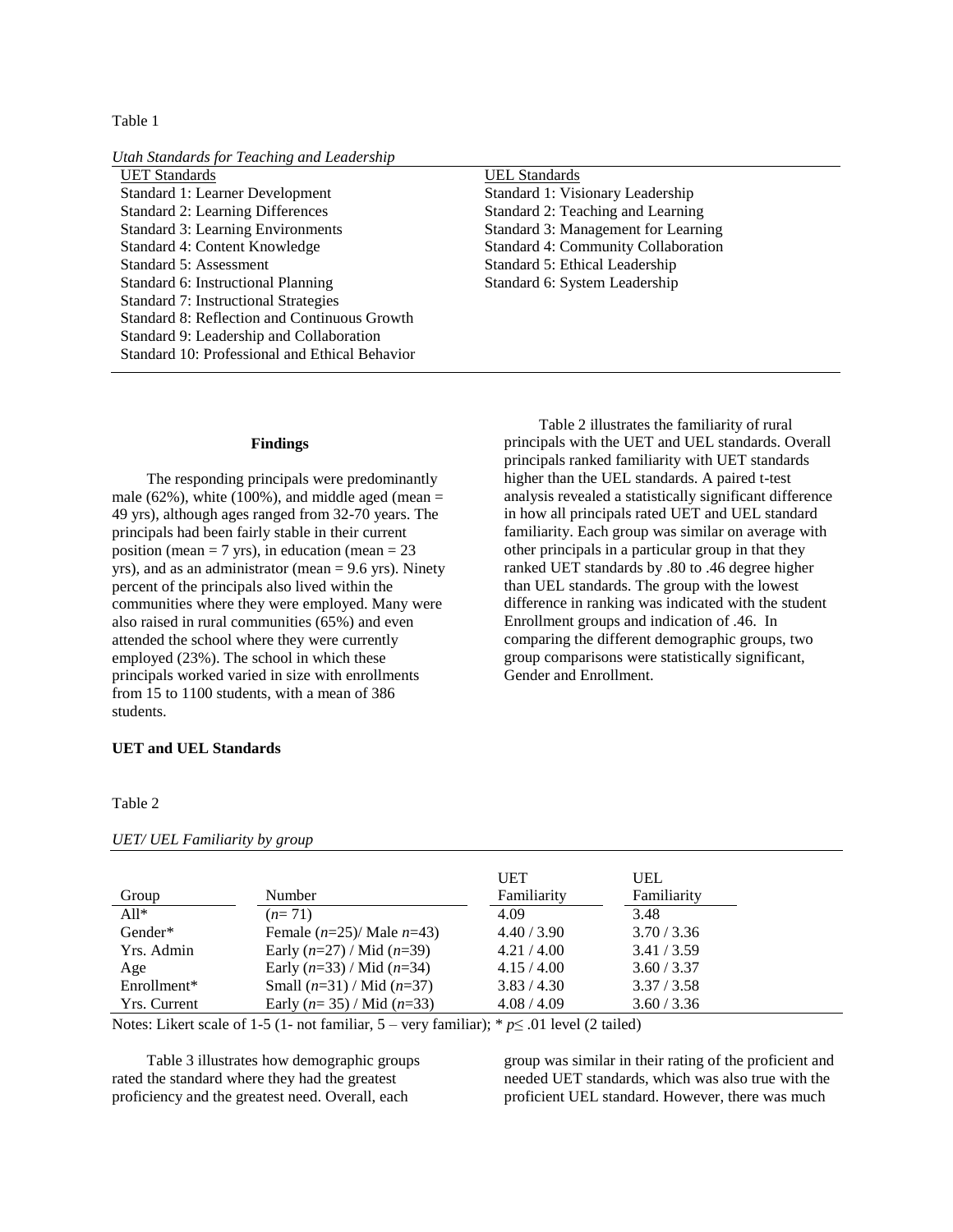more variability in the needs within the UEL standards among the groups, and no one standard was dominant in being identified.

#### Table 3

#### *UET/ UEL Standard Proficient/ Need*

|                     |                               | <b>UET</b> | <b>UET</b> | UEL        | <b>UEL</b>   |
|---------------------|-------------------------------|------------|------------|------------|--------------|
| Group               | Number                        | Proficient | Need       | Proficient | Need         |
| A11                 | $(n=71)$                      | 10         | $5&2+$     |            | $4&6+$       |
| Gender              | Female $(n=25)$ Male $(n=43)$ | $3&9+/10$  | 5/2        | 2/5        | $1 & 6 + 72$ |
| Yrs. Admin          | Early $(n=27)$ / Mid $(n=39)$ | 10/10      | 2/5        | 5/5        | 6/4          |
| Age                 | Early $(n=33)$ / Mid $(n=34)$ | 10/10      | $5/2&8+$   | 5/5        | $4&6+/1$     |
| Enrollment          | Small $(n=31)$ / Mid $(n=37)$ | 10/3       | 5/2        | 5/5        | 3/1          |
| <b>Yrs.</b> Current | Early $(n=35)$ / Mid $(n=33)$ | 10/10      | 2/2        | 5/5        | $3&6+/4$     |

Notes:  $+$  = indicates a tie among standard

After analyzing the differences among the demographic groups and observing that all but two groups were similar in responses and not significantly different, we focused specifically on student Enrollment groups to understand how small and medium sized schools differed across the remaining survey items. Although Gender was identified as significantly different within the standards, Gender was not further analyzed because of the large unequal group size. The following findings represent a specific breakdown of each section of the professional development practices of rural principals based on whether the school was a small school with enrollment of less than 350 or a medium sized school with enrollments greater than 350.

Descriptive information of the two different levels of school enrollment is presented in Table 4. In the small school level, most schools (52%) had fewer than 200 students in comparison to most medium schools (70%) being between 351 and 600. This breakdown also showed that in small schools the principals were predominately male (74%) compared to almost being equal in gender at the medium enrollment schools. The average age (48, 49), years in education (22.5, 23), and years in current position (6.5, 7.2) were similar between small and medium sized school principals. There were more principals

Table 4

Enrollment

*Enrollment Category Characteristics*

that held doctorates (5%) among medium than small (0%) schools, yet most held master's degrees among both (90%, 78%). A greater percentage of small school principals lived within school boundaries (74%) and attended schools where they were currently employed (32%). Small school principals held more additional roles than the medium sized school principals, with 29% working also as teachers compared to 3% in the medium sized schools.

#### **Professional Development Resources**

When rural principals were asked to rate what was the most useful resource for professional development, the response between small and medium enrollment schools was similar. Table 5 shows the mean response for each resource by each level. An independent t-test revealed that there was a statistically significant difference between the responses of principals in small and medium schools in their view of leadership academies. Principals at medium schools (M=5.05) rated leadership academies higher than principals at small schools (M=3.82) in their usefulness in providing professional development. The next greatest difference among the principals' responses was in higher education courses, where principals at small schools ( $M = 4.62$ ) rated them as more useful by  $.85$ than principals at medium sized schools (M=3.77).

Demographics  $Smal (n)$  % Med (n)  $\frac{\%}{\%}$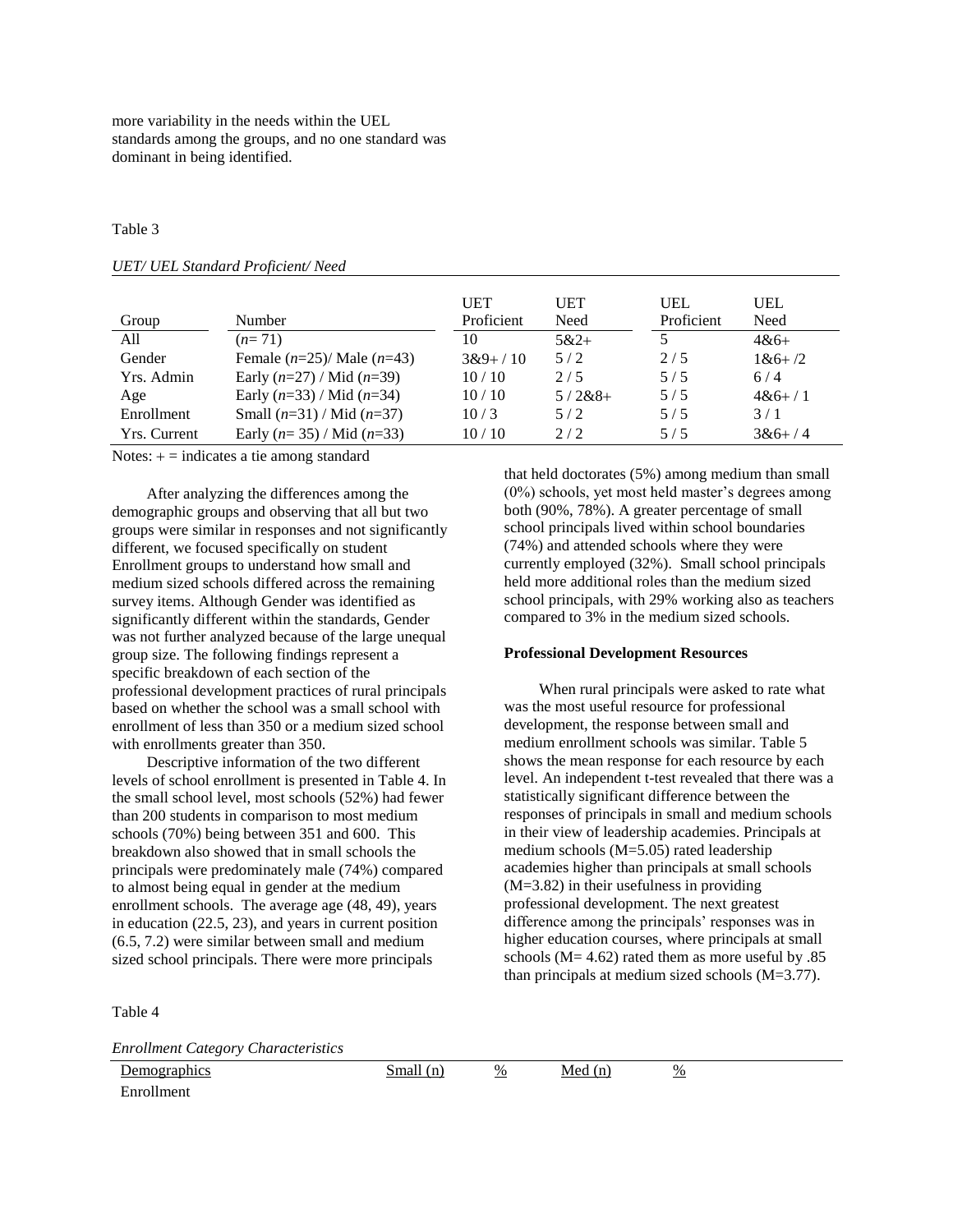| $1 - 200$                    | 16             | 52                       | $\overline{a}$ | $\overline{a}$ |  |
|------------------------------|----------------|--------------------------|----------------|----------------|--|
| 200-350                      | 15             | 48                       | ÷              |                |  |
| 351-600                      | $\overline{a}$ | $\overline{a}$           | 26             | 70             |  |
| 601-750                      | ÷              | $\overline{a}$           | $\,8\,$        | 22             |  |
| $751 +$                      | L,             |                          | 3              | $\,8\,$        |  |
| Gender                       |                |                          |                |                |  |
| Male                         | 23             | 74                       | 20             | 54             |  |
| Female                       | $\,8\,$        | 26                       | 17             | 46             |  |
| Age                          |                |                          |                |                |  |
| 30-40                        | $\sqrt{5}$     |                          | $\tau$         |                |  |
|                              |                | 16                       |                | 19             |  |
| $41 - 50$                    | 14             | 45                       | 13             | 36             |  |
| 51-60                        | 9              | 29                       | 12             | 33             |  |
| 61-70                        | 3              | 10                       | $\overline{4}$ | 11             |  |
| Education                    |                |                          |                |                |  |
| <b>Bachelors</b>             | $\mathbf{1}$   | 3                        |                |                |  |
| <b>Masters</b>               | 27             | 90                       | 29             | 78             |  |
| Doctorate                    | $\blacksquare$ | $\overline{\phantom{a}}$ | $\overline{2}$ | 5              |  |
| <b>Education Specialist</b>  | $\overline{2}$ | $\overline{7}$           | 6              | 16             |  |
| Years in education           |                |                          |                |                |  |
| $0 - 10$                     | 3              | 10                       | 3              | $\,8\,$        |  |
| $11 - 20$                    | 14             | 45                       | 12             | 32             |  |
| $21 - 30$                    | $8\,$          | 26                       | 16             | 43             |  |
| $31-40+$                     | 6              | 19                       | 6              | 16             |  |
| Years in current position    |                |                          |                |                |  |
| $0 - 5$                      | 19             | 61                       | 18             | 49             |  |
| $6 - 10$                     | $\sqrt{5}$     | 16                       | 11             | 30             |  |
| $11 - 15$                    | $\overline{4}$ | 13                       | 5              | 14             |  |
| $16 +$                       | 3              | 10                       | 3              | $\,8\,$        |  |
| Rural                        |                |                          |                |                |  |
| Lives in school boundary     | 23             | 74                       | 24             | 65             |  |
| Raised in rural area         | 21             | 68                       | 24             | 65             |  |
| Attended district as student | 10             | 32                       | 3              | $\,8\,$        |  |
| <b>Additional Roles</b>      |                |                          |                |                |  |
| Teacher                      | $\mathbf{9}$   | 29                       | $\mathbf{1}$   | 3              |  |
| Director                     | $\mathfrak{Z}$ | 10                       | 6              | 16             |  |
| Human resources              | $\mathfrak{Z}$ | 10                       |                | $\overline{a}$ |  |
| Student government           | 5              | 16                       |                |                |  |
| Athletic director            | $\overline{4}$ | 13                       |                |                |  |
| Other                        | $\overline{7}$ | 23                       | 6              | 16             |  |

### Table 5

*Most Useful Professional Development Resources*

| иом өзени і гојезмонит Бетеюртені кезоитсез |             |             |             |  |  |
|---------------------------------------------|-------------|-------------|-------------|--|--|
|                                             | Small       | Med         | All         |  |  |
| Useful PD resource                          | Mean $(SD)$ | Mean $(SD)$ | Mean $(SD)$ |  |  |
| Higher education courses                    | 4.62(1.97)  | 3.77(1.68)  | 4.14(1.84)  |  |  |
| District PD activity                        | 4.59(1.68)  | 4.80(1.77)  | 4.70(1.70)  |  |  |
| State department of Ed                      | 4.46(1.73)  | 4.48(1.57)  | 4.50(1.63)  |  |  |
| State organization PD                       | 4.30(1.60)  | 4.30(1.35)  | 4.28(1.45)  |  |  |
| Partnerships                                | 3.96(1.83)  | 3.86(1.82)  | 3.91(1.80)  |  |  |
| Leadership academy *                        | 3.82(1.92)  | 5.05(1.57)  | 4.49(1.82)  |  |  |
| National organization PD                    | 3.64(1.92)  | 3.72(1.74)  | 3.71(1.80)  |  |  |
|                                             |             |             |             |  |  |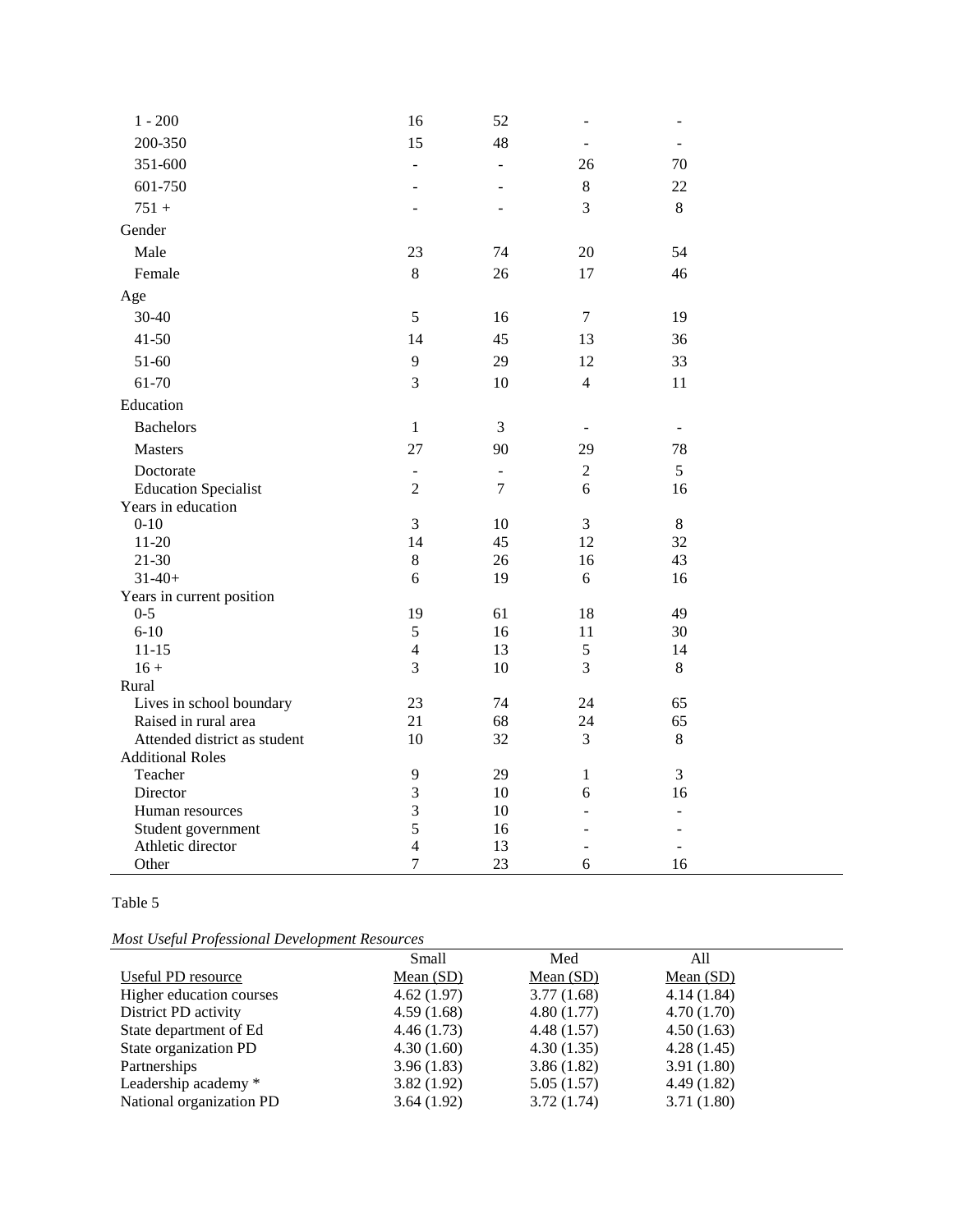Note. Likert scale 1-7 (1= Not useful, 7= Most useful); \* *p*≤ .01 level (2 tailed)

#### **Source of Recent Innovations**

Table 6 illustrates the principals' reported sources for innovations in their schools. Overall the most utilized source of innovations, with 75% of all participants reporting, was other administrators*.* The next highest chosen category was teachers (65%). When comparing small and medium sized schools there were a number of categories that differed markedly. Medium school principals selected private

#### Table 6

*Sources for Recent Innovations*

consultants (32%) and state mandates (32%) almost twice as often as small school principals (16% and 19% respectively). Similarly, the reported professional development resources that were most useful showed more medium school principals identified leadership academies as a recent source of innovation than small school principals reported. Small school principals selected national/ state associations (25%) and parents/ community members (38%) almost twice as much as medium school principals (8%, 19%). The least selected sources of innovation by all participants were business partnerships and policy centers/ research labs.

| sources for Recent Innovanons |             |               |        |    |            |               |
|-------------------------------|-------------|---------------|--------|----|------------|---------------|
| Source of innovation          | Small $(n)$ | $\frac{0}{0}$ | Med(n) | %  | <u>All</u> | $\frac{0}{0}$ |
| Other administrators          | 22          | 69            | 29     | 78 | 51         | 75            |
| Teachers                      | 20          | 63            | 24     | 65 | 44         | 65            |
| Self                          | 19          | 59            | 21     | 57 | 40         | 59            |
| District mandates             | 16          | 50            | 17     | 46 | 33         | 49            |
| Professional readings         | 16          | 50            | 23     | 62 | 39         | 57            |
| Parents / community members   | 12          | 38            | 7      | 19 | 19         | 28            |
| Leadership academies          | 10          | 31            | 16     | 43 | 26         | 38            |
| National/State associations   | 8           | 25            | 3      | 8  | 11         | 16            |
| State department of Ed        |             | 22            | 8      | 22 | 15         | 22            |
| State mandates                | h           | 19            | 12     | 32 | 18         | 26            |
| Private consultants           |             | 16            | 12     | 32 | 17         | 25            |
| Local workshops               |             | 16            | 6      | 16 | 11         | 16            |
| College/University courses    |             | 13            | 4      | 11 | 8          | 12            |
| Central office staff          |             | 9             | 3      | 8  | 6          | 9             |
| Business partnerships         |             | 3             |        | 3  | 2          |               |
| Policy centers/research labs  |             | 3             |        | 3  | 2          |               |
|                               |             |               |        |    |            |               |

Note: categorical frequency counts by principals

#### **Professional Development Needs**

Table 7 represents the participants' selected needs for professional development. Overall the greatest identified needs of the participants were improving staff performance (57%) and improving student performance (51%). When these needs were compared based on enrollment, a number of

### Table 7

differences emerged. Small school principals selected three categories twice as much as medium school principals: supervision (22%), managing student behavior (31%), and budgeting (34%). Improving school/ community relations (38%) was identified twice as often by middle school principals when compared to the response rate of small school principals. The least identified needs by all participants were communication and assessing student knowledge & skills.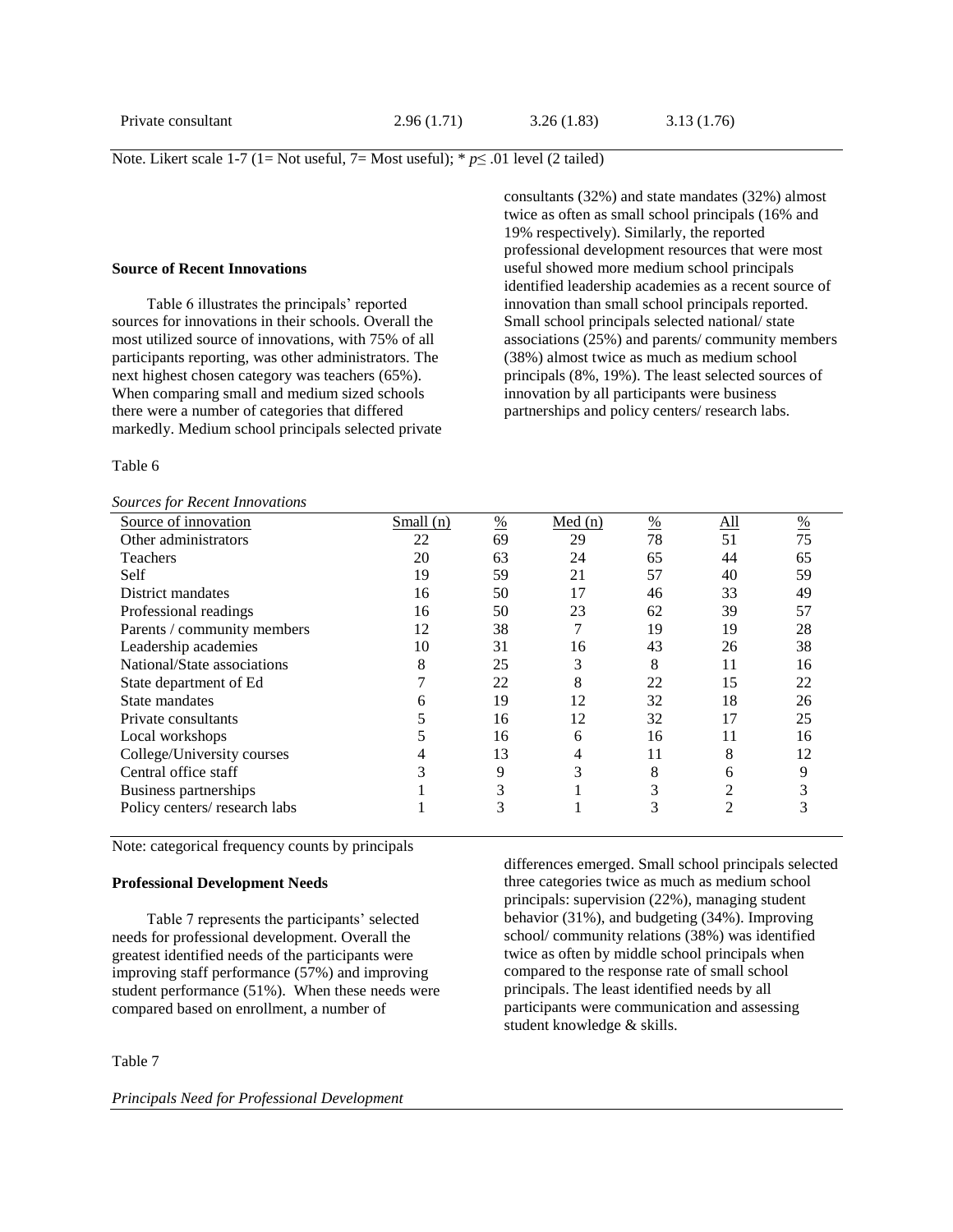| PD need                                    | Small(n) | $\frac{0}{0}$ | Med(n) | $\frac{0}{0}$ | All $(n)$ | $\frac{\%}{\ }$ |
|--------------------------------------------|----------|---------------|--------|---------------|-----------|-----------------|
| Improving staff performance                | 17       | 53            | 22     | 59            | 39        | 57              |
| Improving student performance              | 14       | 44            | 21     | 57            | 35        | 51              |
| Coping with political forces               | 12       | 38            | 11     | 30            | 23        | 34              |
| Assessing/evaluating instructional program | 11       | 34            | 10     | 27            | 21        | 31              |
| Assessing/evaluating staff                 | 11       | 34            | 14     | 38            | 25        | 37              |
| Budgeting                                  | 11       | 34            | 4      | 11            | 15        | 22              |
| Planning/implementing curriculum goals     | 10       | 31            | 8      | 22            | 18        | 26              |
| Managing student behavior                  | 10       | 31            | 4      | 11            | 14        | 21              |
| Decision making/group dynamics             | 8        | 25            | 6      | 16            | 14        | 21              |
| Planning/organizing personal time          | 8        | 25            | 8      | 22            | 16        | 24              |
| Supervision                                |          | 22            | 3      | 8             | 10        | 15              |
| Improving school/community relations       |          | 22            | 14     | 38            | 21        | 32              |
| Leadership behavior                        |          | 16            | 6      | 16            | 11        | 16              |
| Communication                              |          | 16            | 3      | 8             | 8         | 12              |
| Assessing student knowledge & skills       | 3        | 9             | 6      | 16            | 9         | 13              |

Note: categorical frequency counts by principals

#### **Weekly Collaboration**

Table 8 illustrates the reported hours spent by the principal collaborating with other members of the school and district. Overall, principals spent the most amount of time collaborating with teachers (M=4.58) and the least amount of time collaborating with the superintendent (M=0.72). Looking further at the relationship between small and medium school principals reported collaboration hours, there was a stark difference in the amount of time spent by medium principals (M=5.53) than the small school principals (M=3.48). Further analysis of this

#### Table 8

#### *Weekly Hours Spent Collaborating*

comparison revealed a statistically significant difference between the two groups. Although the participants reported a substantially lower amount of time spent collaborating with other principals, there was a statistically significant difference between medium ( $M=1.57$ ) and small ( $M=0.77$ ) school principals. Thus, in small schools, principals indicated that they are collaborating with teachers by an average of almost 3 hours a week, yet still 2 hours less than average time medium school principals spend with teachers. This difference is not as great when comparing the average weekly hours spent collaborating with the district office or superintendent.

|                                           | <b>Small</b> | Med         | All         |
|-------------------------------------------|--------------|-------------|-------------|
| Hours spent with collaborating            | Mean $(SD)$  | Mean $(SD)$ | Mean $(SD)$ |
| Teachers *                                | 3.48(2.62)   | 5.53(5.53)  | 4.58(3.82)  |
| Other Principals *                        | 0.77(0.76)   | 1.57(1.50)  | 1.21(1.28)  |
| District office other than superintendent | 0.94(0.96)   | 1.32(1.43)  | 1.15(1.25)  |
| Superintendent                            | 0.65(0.61)   | 0.78(1.07)  | 0.72(0.88)  |
|                                           |              |             |             |

#### Note. \* sig. *p*≤ .01 level

Table 9 shows the reported hours of rural principals in providing mentoring and professional development. Overall principals reported a mean of 1.34 hours of providing professional development to teachers and 4.47 hours of mentoring. There was little difference between the different sizes of school and their time in providing professional development to teachers (small M=1.10, medium M=1.51). When

comparing the two sizes of school, the smaller school principals spent less time with mentoring than did the medium school principals  $(M=3.71, M=5.11)$ . Further comparison of these two groups indicated that the difference of hours spent mentoring teachers for small and medium school principals was statistically significant (F= .074, *p*=. 05).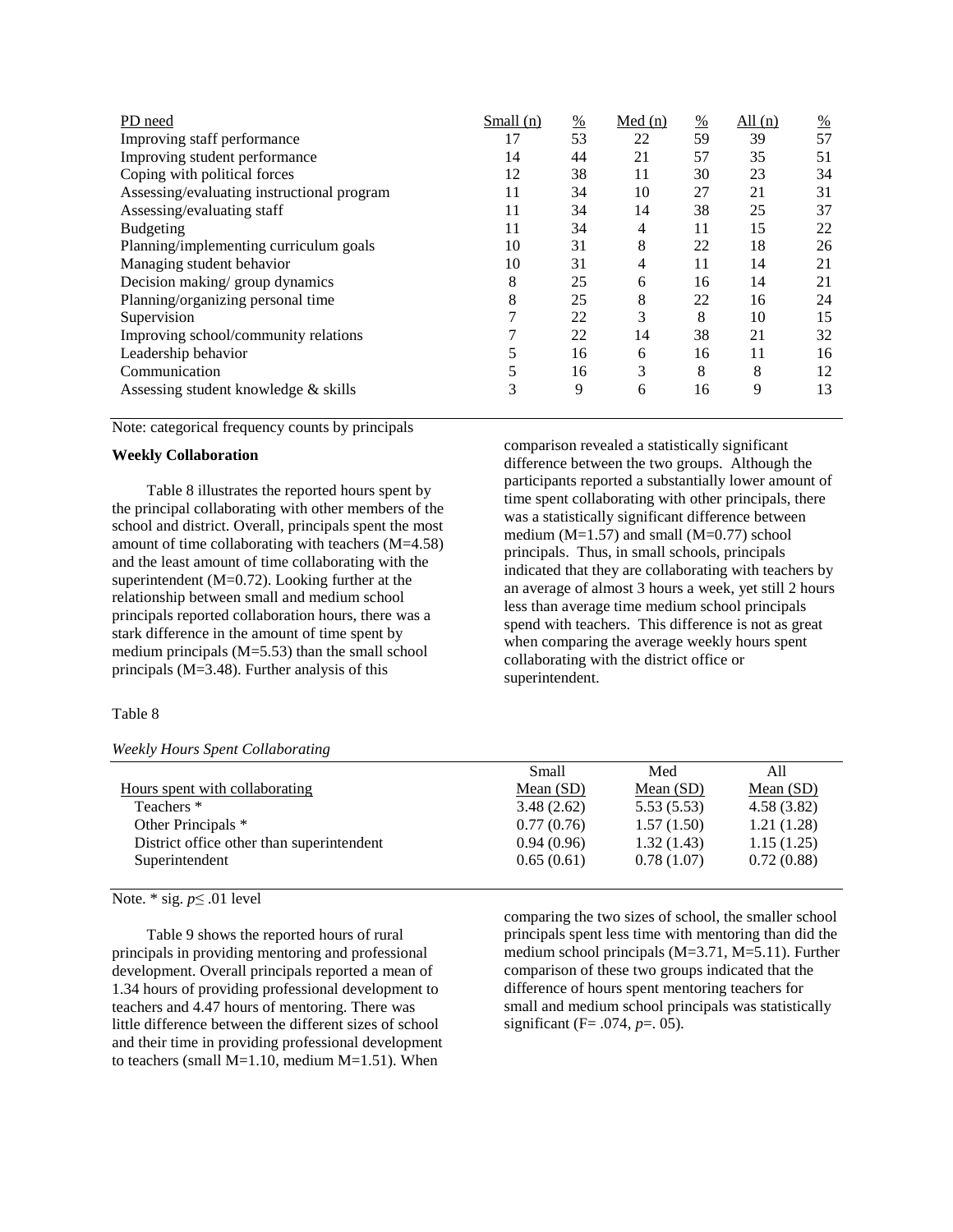#### Table 9

*Weekly Hours Spent in PD /Mentoring*

|                          | Small       | Med         | A11         |
|--------------------------|-------------|-------------|-------------|
| Hours spent              | Mean $(SD)$ | Mean $(SD)$ | Mean $(SD)$ |
| Providing PD to teachers | 1.10(0.47)  | 1.51(0.99)  | 1.32(0.82)  |
| Mentoring teachers*      | 3.71(3.09)  | 5.11(2.81)  | 4.47(3.00)  |

### Note. \* *p*≤ .01 level (2 tailed)

Initially we attributed this difference in small schools and time spent mentoring and collaborating to the factor that many small school rural principals were also working in an additional role as a teacher. We assumed that principals who are also teachers would be too busy to provide collaboration and mentoring to other teachers. However, in comparing small schools only, we saw that principals in small schools who had the additional role of teaching reported more time spent collaborating with other teachers and more time spent mentoring (see tables 10 and 11). On average, the principals who were also teachers (M=4.22) spent an hour more collaborating with other teachers than principals who were not also serving as teachers (M=3.18). Similarly, principals who were also teachers (M=4.00) spent half an hour more mentoring than principals who were not involved in teaching (M=3.59). An additional finding revealed that principals who are also teachers spent on average more than 30 minutes less time a week collaborating with other principals, the district office, and superintendents than those principals who were not also teachers.

#### Table 10

#### *Additional Role as Teacher Weekly Hours Spent Collaborating*

|                                           | Also Teacher | Not Teacher | All Small   |
|-------------------------------------------|--------------|-------------|-------------|
| Hours spent with collaborating            | Mean $(SD)$  | Mean $(SD)$ | Mean $(SD)$ |
| <b>Teachers</b>                           | 4.22(3.46)   | 3.18(2.04)  | 3.48(2.62)  |
| Other Principals                          | 0.33(0.47)   | 0.95(0.77)  | 0.77(0.76)  |
| District office other than superintendent | 0.56(0.50)   | 1.09(1.04)  | 0.94(0.96)  |
| Superintendent                            | 0.33(0.47)   | 0.77(0.60)  | 0.65(0.61)  |

#### Table 11

| Additional Role as Teacher Weekly Hours Spent in PD /Mentoring |  |  |
|----------------------------------------------------------------|--|--|
|----------------------------------------------------------------|--|--|

|                          | Also Teacher | Not Teacher | All Small   |
|--------------------------|--------------|-------------|-------------|
| Hours spent              | Mean $(SD)$  | Mean $(SD)$ | Mean $(SD)$ |
| Providing PD to teachers | 1.22(0.42)   | 1.05(0.47)  | 1.10(0.47)  |
| Mentoring teachers       | 4.00(2.62)   | 3.59(3.19)  | 3.71 (3.09) |

#### **Discussion**

This study provided an initial view of what rural principals felt they understood and learned about the newly established Utah teachers and leaders standards. Overall, rural principals reported that they were less proficient on state leadership standards than they were on state teaching standards. This difference was statistically different when comparing all groups of principals with their familiarity of the standards. This difference might be indicative of the reality that principals are continually assessing and evaluating teachers and have been for many years, yet in the infancy of the new state mandated principal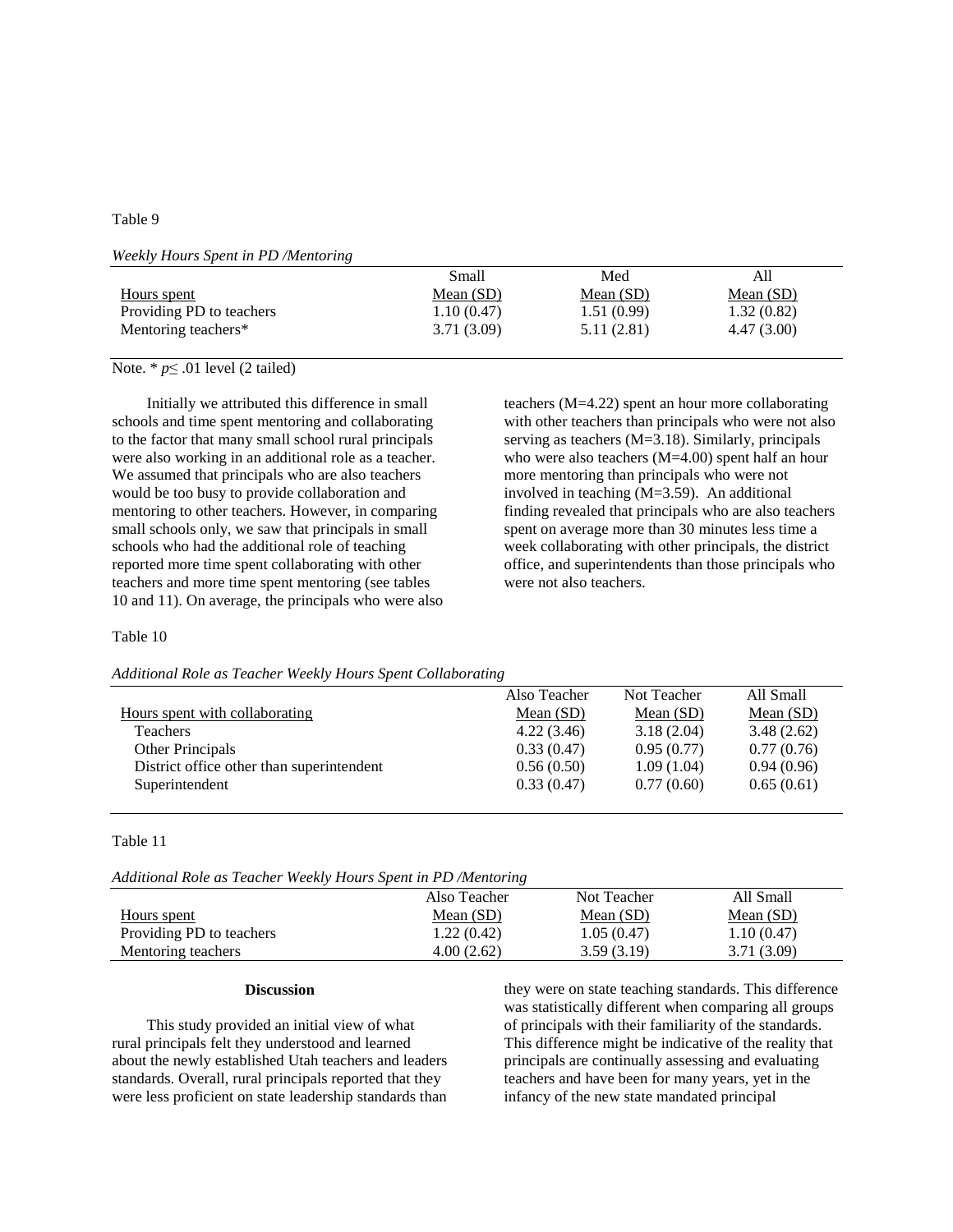evaluations, principals might be slower to understand these new standards. The new standards might also be less immediate in vying for their attention and focus because principals have many other responsibilities. Yet the two standards that principals rated as most proficient were professional behavior for the teaching standards and ethical leadership for the leadership standards. Conversely, the greatest needs identified by principals for the teaching standards were assessment and learning differences. For the UEL standards, principals reported that community collaboration and system leadership were in greatest need.

In comparing individual demographic groups, the responses were consistent with the overall average in that principals reported familiarity with the standards, except within the gender and small schools differences. In understanding more about the small schools, many of the small school principals had additional roles serving as teachers where the medium sized school principals did not. Many studies [\(Arnold, Newman, Gaddy, & Dean, 2005;](file:///C:/Users/Shane/Desktop/Rural%20Ed%20Stewart%202015%20-%20Copy(1).docx%23_ENREF_1) [Ashton &](file:///C:/Users/Shane/Desktop/Rural%20Ed%20Stewart%202015%20-%20Copy(1).docx%23_ENREF_2)  [Duncan, 2012;](file:///C:/Users/Shane/Desktop/Rural%20Ed%20Stewart%202015%20-%20Copy(1).docx%23_ENREF_2) [Southworth, 2004\)](file:///C:/Users/Shane/Desktop/Rural%20Ed%20Stewart%202015%20-%20Copy(1).docx%23_ENREF_20) support this finding in that rural principals often struggle with having enough knowledge to implement accountability practices and operate as the sole accountability manager.

This research indicated that within Utah rural schools, small school principals have different needs and practices than medium sized rural school principals. The homogeneity among responses for most demographic categories accentuated the stark difference with the principals' responses between the two levels of school enrollment. Although many similarities existed among the perceived practices and needs regarding professional development, the small school principals saw the greatest resource of professional development support came from higher education courses while medium school principals rated higher education courses as one of the least useful. With the availability of online courses in higher education, this might be a relevant and easy resource for remote and rural principals.

Another significant difference in useful professional development resources was the participation in leadership academies. Small school principals rated these academies as less useful than medium sized school principals by a degree of almost 2 points on the 7-point scale. Principals at small remote schools might have a more difficult time attending and participating in leadership academies because they are often held in distant locations that are more populated. The time spent away from school and having no other person to rely on for taking over leadership roles of the school might also contribute to this lack of usefulness for leadership academies with

small school principals. This phenomenon has been described in other research as well [\(Southworth,](file:///C:/Users/Shane/Desktop/Rural%20Ed%20Stewart%202015%20-%20Copy(1).docx%23_ENREF_20)  [2004\)](file:///C:/Users/Shane/Desktop/Rural%20Ed%20Stewart%202015%20-%20Copy(1).docx%23_ENREF_20), and has been attributed to the isolation small school principals experience.

The identified sources of Utah rural principals' professional development resources were similar among small and medium schools. Both groups saw the benefit of other administrators and teachers in providing new innovations. It was also no surprise that small and medium school principals identified the same overall highest need for professional development for improving staff and student performance. Two identified needs emerged that were not as highly reported by medium school principals as by small school principals: budgeting and managing student behavior. Preston et al (2013) observed the same indicators from their study of rural principals.

What did differ statistically was the time small and medium school principals spent in collaborating with others. Small school principals reported having spent almost two hours less in collaborating with their teachers and with time spent mentoring their teachers than did medium school principals. Small school principals also spent almost an hour less collaborating with other principals, which supports Southworth's (2004) statement concerning small rural school principals' isolation from fellow principals.

With nearly 30% of small school principals also acting as teachers, we suggest that many of the principal/teachers did not have time to collaborate or mentor other teachers. Yet when we isolated small school principals and compared principal/teachers to only principals, we found that those principals who were also teachers spent a half an hour to an hour more per week collaborating with teachers and mentoring them. We also found that principals who also served as teachers collaborated on average 20 minutes with other principals, and principals who did not have a teaching role spent an hour. This finding supports the Preston et al. (2013) study, which reported that rural principals found it more challenging to network with other principals.

As rural principals continue in their efforts to support policy standards and professional development for themselves and their faculties, district and state school administrators will need to provide additional support to rural principals to help them become more familiar with the leadership standards upon which they are being evaluated. Specifically, those principals in small schools would benefit the most from an intensive effort to support them in knowing both sets of standards.

Small school principals have different needs in comparison to medium and large school principals.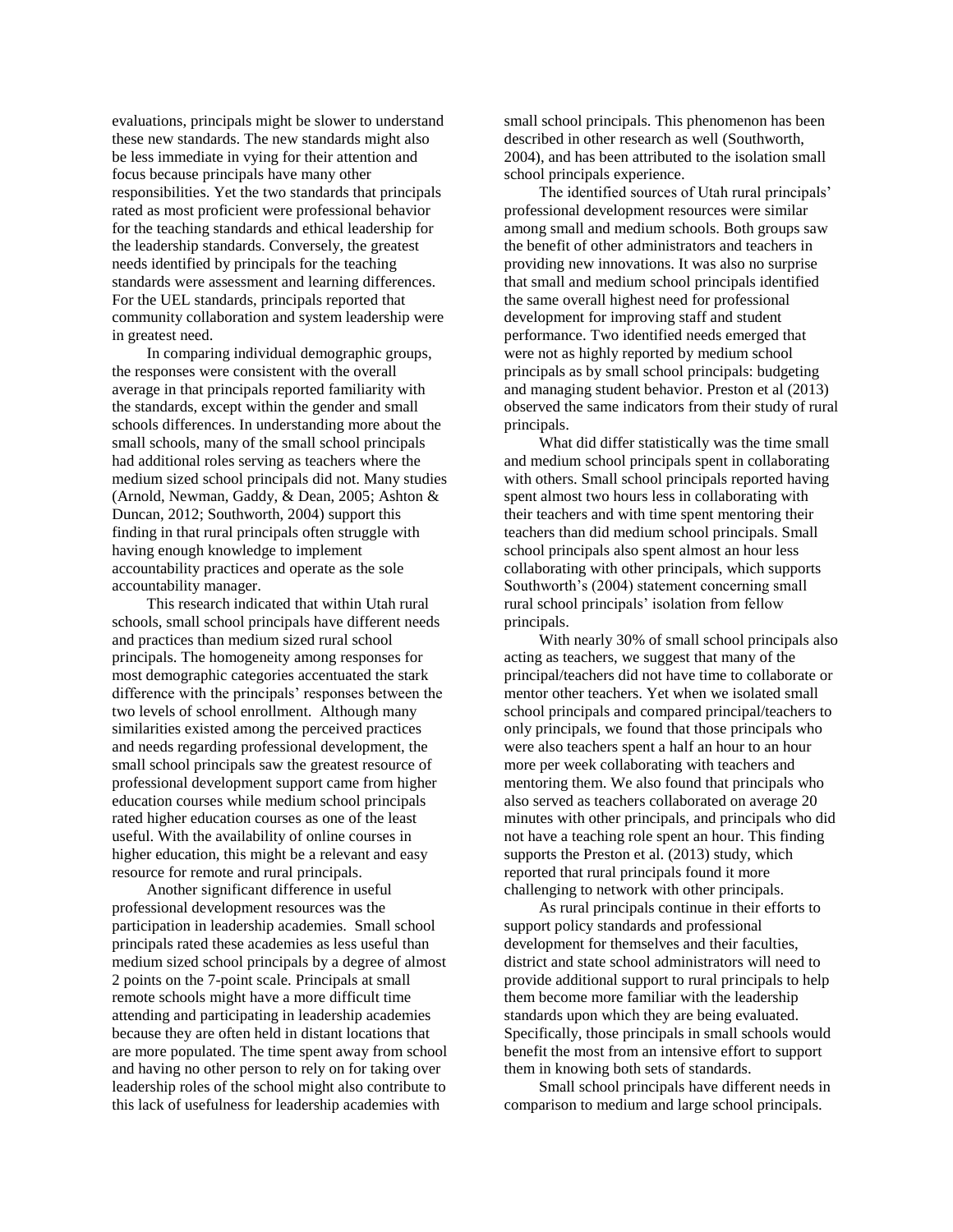Small school principals, especially those with additional roles in teaching, have a greater need in managerial help in operating the school in such areas as building budgets, supervision, and student behavior. Additionally, small school principals might benefit from more formalized opportunities for networking and collaborating with other principals. Encouraging mentoring opportunities may also inspire small school principals to spend more time with their teachers.

#### **Limitations and Future Research**

A limitation of this current research effort is the lack of diversity among respondents. The sample of rural school principals who responded was primarily male and Caucasian. Although the sample was representative of rural principals in Utah, there is a need to represent minorities and women who are in roles as principals in rural Utah. It would be important for future research to target principals who are not in the majority, in order to better understand their unique challenges.

Not a lot is known regarding principal professional development, but even less is known regarding small, remote, and rural principal professional development. Future research should seek to understand more in regards to the struggles and challenges faced by rural principals. Additional research should seek to understand how rural principals navigate operating schools in isolation and within culturally cohesive communities.

#### **Conclusion**

Although rural principals are similar in their level of policy standard and professional development needs, small school principals are weighed down with more responsibilities and more role assignments and thus have less time to spend mentoring or collaborating with teachers. Because of their lack of proximity to other schools and their relatively small school size, they also have fewer opportunities to connect or network with colleagues. Based on these results we recommend that district and state administrators and policy makers target small school principals and provide them with needed professional development in order to assist them in an already isolated and overloaded position.

#### **References**

- Arnold, M. L., Newman, J. H., Gaddy, B. B., & Dean, C. B. (2005). A Look at the Condition of Rural Education Research: Setting a Direction for Future Research. *Journal of Research in Rural Education, 20*(6), 1-25.
- Ashton, B., & Duncan, H. E. (2012). A Beginning Rural Principal's Toolkit: A Guide for Success. *Rural Educator, 34*(1).
- Clarke, S., & Stevens, E. (2009). Sustainable leadership in small rural schools: Selected Australian vignettes. *Journal of Educational Change, 10*(4), 277-293. doi: 10.1007/s10833- 008-9076-8
- Clifford, M., & Ross, S. (2012). The Future of Principal Evaluation. *Principal, 91*(5), 16-19.
- Davis, S., Kearney, K., Sanders, N., Thomas, C., & Leon, R. (2011). *The policies and practices of principal evaluation: A review of the literature.* San Francisco, CA: WestEd.
- Duncan, H. E. (2013). Exploring gender differences in US school principals' professional development needs at different career stages. *Professional Development in Education, 39*(3), 293-311. doi: 10.1080/19415257.2012.722561
- Erickson, A. S. G., Noonan, P. M., & McCall, Z. (2012). Effectiveness of Online Professional Development for Rural Special Educators.

*Rural Special Education Quarterly, 31*(1), 22- 32.

- Fuller, E. J., & Hollingworth, L. (2014). A Bridge Too Far? Challenges in Evaluating Principal Effectiveness. *Educational Administration Quarterly, 50*(3), 466-499. doi: 10.1177/0013161X13506595
- Goldring, E., Cravens, X. C., Murphy, J., Porter, A. C., Elliott, S. N., & Carson, B. (2009). The Evaluation of Principals: What and How Do States and Urban Districts Assess Leadership? *Elementary School Journal, 110*(1), 19-39. doi: 10.1086/598841
- Hallinger, P., & Heck, R. H. (1996). Reassessing the Principal's Role in School Effectiveness. *Educational Administration Quarterly, 32*(1), 5- 44.
- Land Policy Institute. (2008). *Michigan Demographic Atlas*. Ann Arbor, MI.
- Leithwood, K., Louis, K. S., Anderson, S., & Wahlstrom, K. (2004). *How Leadership Influences Student Learning.* New York: The Wallace Foundation.
- Levine, D., & Lezotte, L. (2001). Effective School Research. In Banks, Cherry & Banks (Eds.), *Handbook of research on multicultural*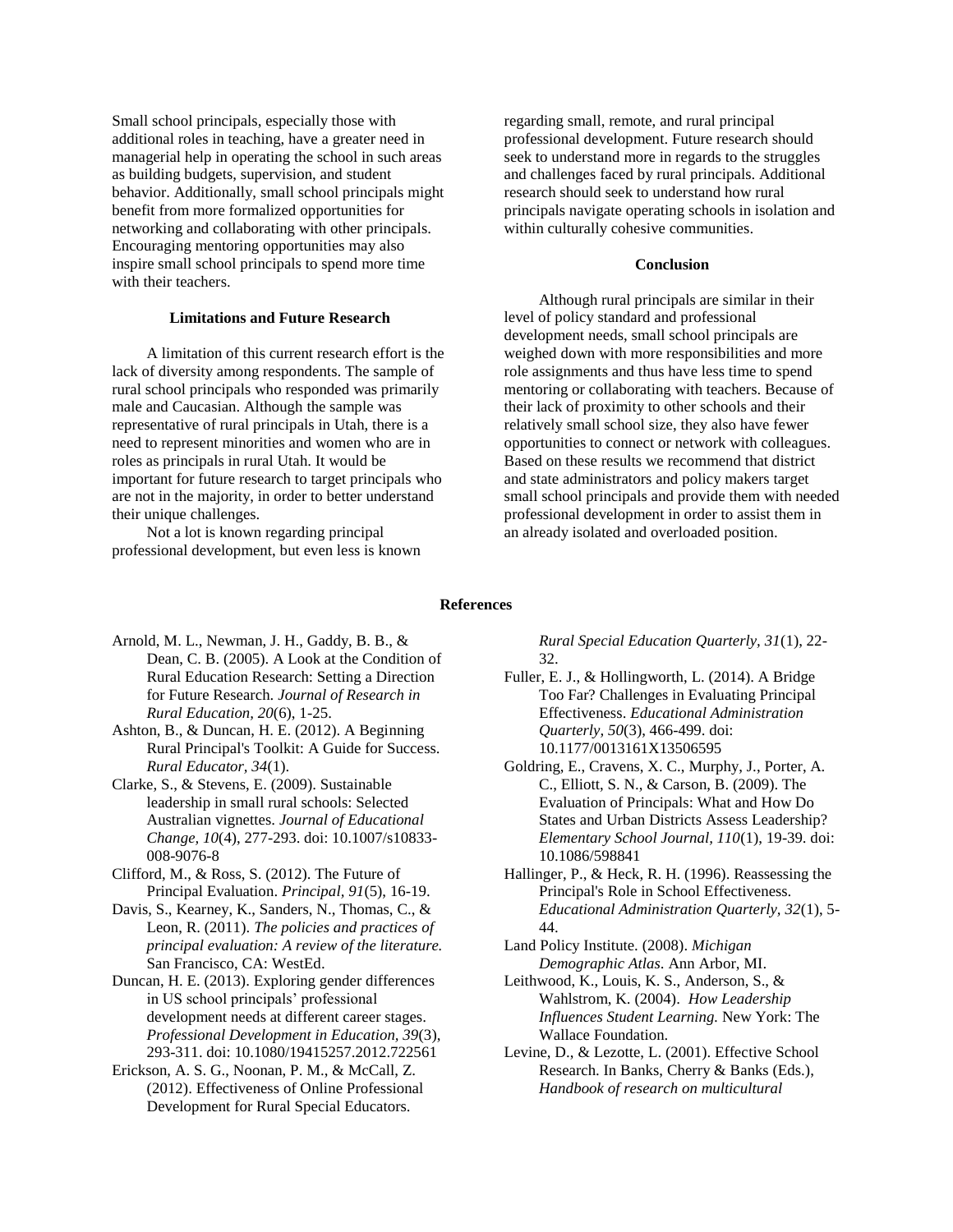*education.* (pp. 525-544). San Francisco, CA: Jossey-Bass.

NAESP, & NASSP. (2012). Rethinking Principal Evaluation: A new paradigm informed by research and practice. *National report from National Association of Elementary School Principals and National Association of Secondary School Principals.* NAESP & NASSP.

NCES. (2006). Rural Education in America. Retrieved from [http://nces.ed.gov/surveys/ruraled/definitions.as](http://nces.ed.gov/surveys/ruraled/definitions.asp) [p](http://nces.ed.gov/surveys/ruraled/definitions.asp)

- Nettles, S. M., & Herrington, C. (2007). Revisiting the Importance of the Direct Effects of School Leadership on Student Achievement: The Implications for School Improvement Policy. *Peabody Journal of Education, 82*(4), 724-736.
- Parylo, O. (2012). Qualitative, quantitative, or mixed methods: An analysis of research design in articles on principal professional development (1998-2008). *International Journal of Multiple Research Approaches, 6*(3), 297-313. doi: 10.5172/mra.2012.6.3.297
- Preston, J. P. (2011). Influencing Community Involvement in School: A School Community Council. *McGill Journal of Education, 46*(2), 197-212.
- Preston, J. P., Jakubiec, B. A. E., & Kooymans, R. (2013). Common Challenges Faced by Rural Principals: A Review of the Literature. *Rural Educator, 35*(1).
- Robinson, V. M. J., Lloyd, C. A., & Rowe, K. J. (2008). The Impact of Leadership on Student Outcomes: An Analysis of the Differential Effects of Leadership Types. *Educational Administration Quarterly, 44*(5), 635-674.
- Sebastian, J., & Allensworth, E. (2012). The Influence of Principal Leadership on Classroom Instruction and Student Learning: A Study of Mediated Pathways to Learning. *Educational Administration Quarterly, 48*(4), 626-663.
- Southworth, G. (2004). *Primary school leadership in context: Leading small, medium, and large sized schools.* London, UK: Routledge Falmer.

Spanneut, G., Tobin, J., & Ayers, S. (2012). Identifying the Professional Development Needs of Public School Principals Based on the Interstate School Leader Licensure Consortium Standards. *NASSP Bulletin, 96*(1), 67-88.

Sun, M., & Youngs, P. (2009). How Does District Principal Evaluation Affect Learning-Centered Principal Leadership? Evidence From Michigan School Districts. *Leadership & Policy in Schools, 8*(4), 411-445. doi: 10.1080/15700760902890490

- Sun, M., Youngs, P., Yang, H., Chu, H., & Zhao, Q. (2012). Association of District Principal Evaluation with learning-centered leadership practice: Evidence from Michigan and Beijing. *Educational Assessment, Evaluation & Accountability, 24*(3), 189-213. doi: 10.1007/s11092-012-9145-7
- USDA. (2014). What is Rural? Retrieved from <http://ric.nal.usda.gov/what-is-rural>
- U.S. Department of Education. (2010). Evaluation of the Implementation of the Rural and Low- Income Schools (RLIS) Program. Washington DC: The Department of Education, Office of Planning, Evaluation, and Policy Development.
- Utah State Office of Education. (2009). *Annual Performance Report.* Salt Lake City, UT.
- Wallin, D., & Sackney, L. (2003). Career Patterns of Rural Female Educational Administrators. *Rural Educator, 25*(1), 11-25.
- Wood, J. N., Finch, K., & Mirecki, R. M. (2013). If We Get You, How Can We Keep You? Problems with Recruiting and Retaining Rural Administrators. *Rural Educator, 34*(2).